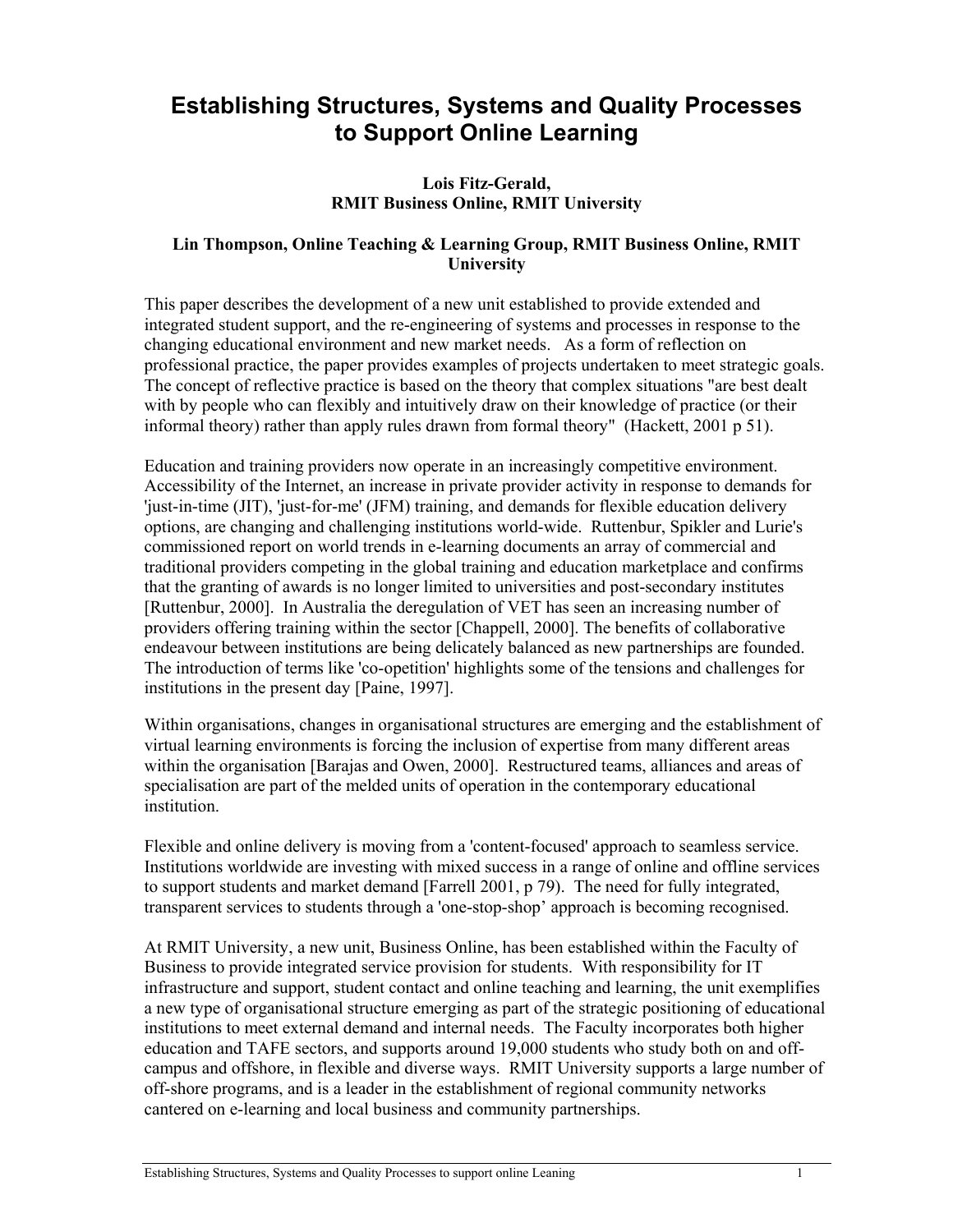As a relatively new unit the challenges facing RMIT Business Online include:

Identifying exactly what end-users (our students, clients and staff) require to improve their teaching/learning experience

Finding efficient and effective ways of meeting the dual demands for product and service development to meet strategic targets of the faculty, and capacity building

Managing multiple projects simultaneously and meeting the critical and often short, timelines Establishing policy and procedures, good working practice and effective quality controls Managing staff (fulltime, casual and contract staff working across multiple projects) and implementing more effective budget efficiencies and controls

Developing a cohesive operational unit—bringing together different operational work units to work in collaborative partnership.

# **The Literature**

While the literature does not provide ready solutions to the eclectic mix of challenges noted above, it has informed thinking. Principle learning include that: strategic planning and organisational positioning require thorough market analysis [Mitchel1, 1999; 1999a]; many different business models of e-learning operations exist [Ruttenbur et al, 2000]); there is a growing awareness at all levels within education of the need to systemise and measure flexible learning and online learning operations [Stewart-Rattray, Moran and Schueler, 2001; KPMG, 20001-2]; knowledge management is a key issue, but poorly managed in education; 'value chains' and business systems of all businesses are in the process of being redefined [Cutler, 1997]; and that roles are changing [Shapiro, 2000]. The literature also reinforces that the major asset of any organisation is its human capital: the power and potential of tapping collective knowledge, while ensuring that staff feel a sense of ownership and appreciation for their valued contribution. This idea is captured by Schofield, Walsh and Melville when they claim that 'time and time again, individuals identified the importance of the group in generating knowledge' Schofield et al, 2001 p 10). Few authors, however, discuss the re-engineering and alignment of internal systems that is the focus of this paper.

#### **Adopting A Strategic Focus**

A strategic focus of Business Online is to improve support services to students and staff. The strategy for achieving improved services is two-fold. Firstly, it involves improving the management of the faculty's relationship with its students, captured in the acronym CRM (Client Relationship Management) and secondly, the implementation of efficient and effective business operations. The first strategy involved establishing a project for centralising and fully integrating all services provided to students. The second strategic project provided for an integrated and transparent set of services to improve online teaching and learning, administration, and research for staff and students in the faculty. Both are both based on a systems approach involving the use of technology, people and new processes.

To achieve strategic objectives a number of concurrent projects were initiated:

- Establishment of a project management system to coordinate online projects and ensure policy and quality requirements are met
- Improvement of student and staff access to and use of IT facilities (including remote and OS dial-in, mapping of student location, use of Smart or magnetic cards, use of SMS for student notification etc)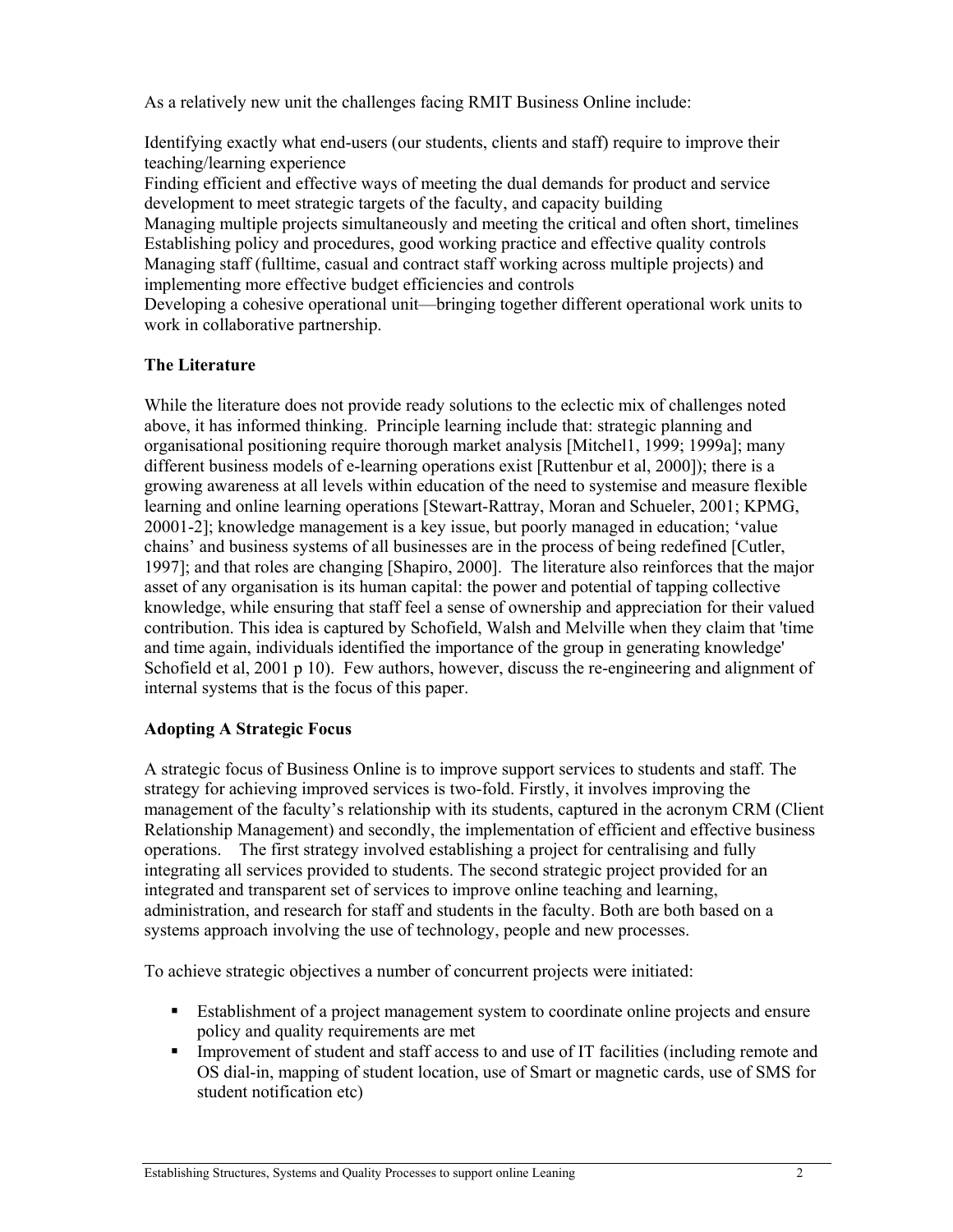- Establishment of a fully integrated help desk (and phone and email) as a one-stop-shop to answer all student queries
- Development of Program Portals to foster student e-Communities at Program level
- A research and development agenda within Business Online and with partners

From the literature, four key themes for process and system establishment were identified: the need for an integrated systems approach; improving staff (and organisational) capability; collaboration; and embedding 'quality'. The outcomes of all the strategic projects undertaken have been mapped against these themes, which have been used as a basis for monitoring the success of the projects:

# **1. Integrated Systems**

Preliminary investigations showed that achieving the strategic focus in new systems development required examination of current process, the refinement and development of processes and systems, and most importantly the integration of systems (Peskin, 1996).

The stages of developing an integrated system have included:

- Analysis of information flows and strengths and weaknesses of the current system
- Conceptual planning of a new integrated and holistic system design
- The definition and operationalisation of discrete sub-projects which would recombine to achieve project aims.

#### **2. Improving Staff Capabilities**

A key institutional asset is the organisation's human capital—the many dedicated staff working in new ways on new developments, in partnerships and independently. However, this asset is also the institution's point of greatest vulnerability. Faculty staff were operating in a period of continued uncertainty and constant change, and careful management was required to achieve best outcomes while also providing them with a sense of ownership and job-satisfaction.

#### **3. Collaboration**

To capitalise on future capabilities on offer through technology and advanced information and communication systems, partnering and collaboration are essential.

#### **4. Embedding Quality**

Quality systems were embedded in each of the projects at the planning phase. Also, in order to meet future as well as present needs, the projects were grounded in the current research literature. Staff have been encouraged to reflect on their practice and to document that reflection, both on current literature and work undertaken on the projects as action research.

# **Exploring the Project Models**

The first model, illustrated in Figure 1, highlights how interrelated business needs were converted into discrete projects with the principle aims of improving student and staff support and refining business systems. It also documents the key overarching principles of collaborative partnerships and work models, integrations of systems, improving staff capabilities and the need to embed quality. The first project from this set of drivers was the research and development associated with an integrated "One-Stop Shop" for student support (see Figure 2). The second project is focused on improving business operations and project management (see Figure 3).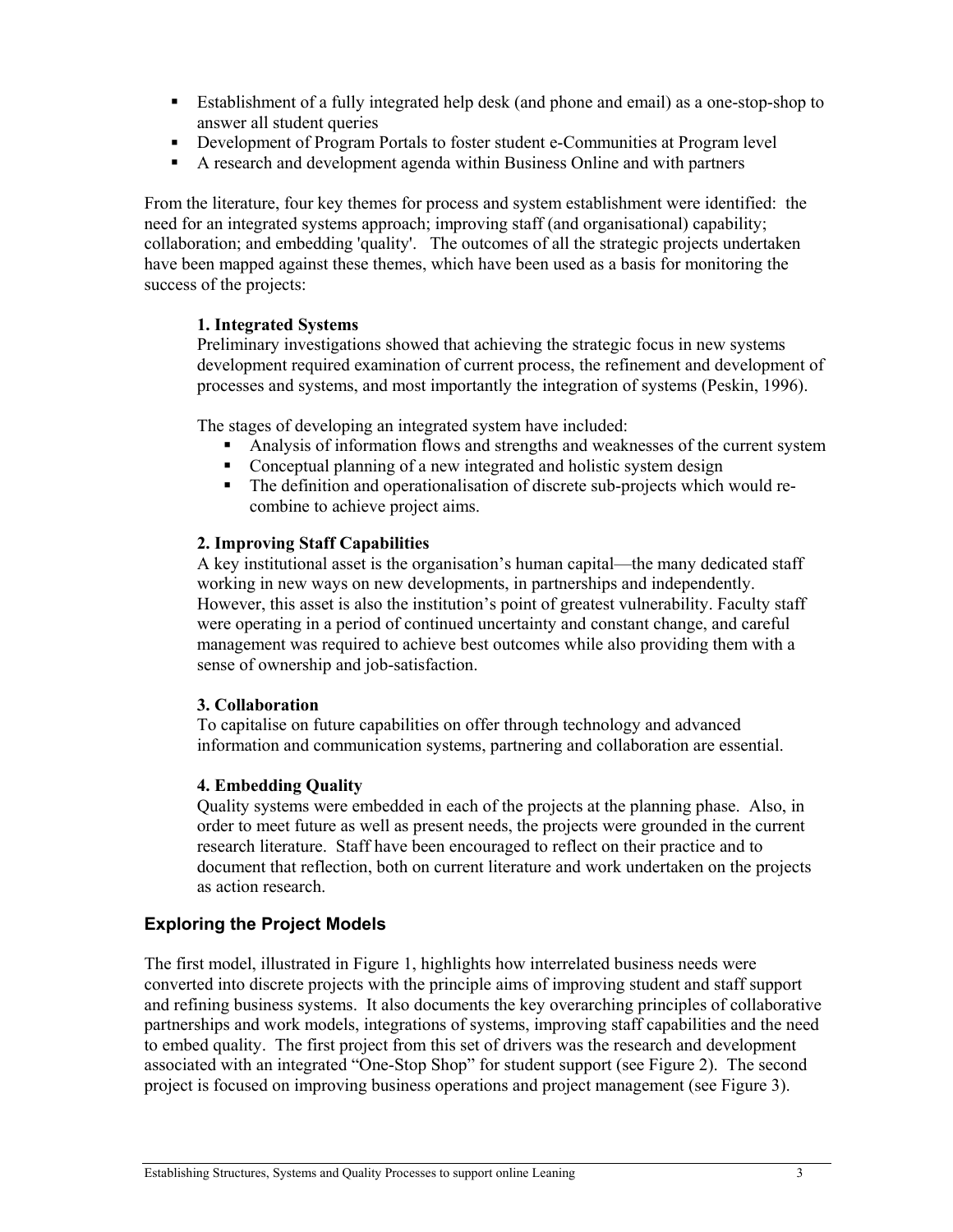



# **Project 1 - Integrated One-Stop-Shop for Student Support**

This project was established to provide efficient and effective student interaction in a clearly defined central location and through a number of channels including face-to-face, phone and email. A knowledge bank of responses to the full range of student queries was developed and clear and simplified processes for dealing with student administration were documented and established. The next phase of implementation will focus on quality assurance and involve monitoring the progress of each student administration request as it is approved by academic and administrative staff in Schools and the negotiation of student service level agreements with schools.

#### **Integration of systems**

The one-stop-shop will integrate with, and inform the development of, a similar central university-wide facility that is soon to be established. Close interaction is to be established between staff in the Business Online Integrated Helpdesk and those in other similar facilities throughout the campus. Information on university wide information systems (such as the Distributed Learning System and Academic Management System) and services (student employment, health and housing services) will be available at the integrated helpdesk.

#### **Building staff capabilities and collaboration**

Front-line management skills and the development of strong client support attributes will be the focus of capability building activities for staff employed in the one-stop-shop. Opportunities for collaboration exist both within the Faculty and in the wider university. The possibility of forming partnerships with external service providers for provision of telephone support services (1900 numbers etc) is also being investigated.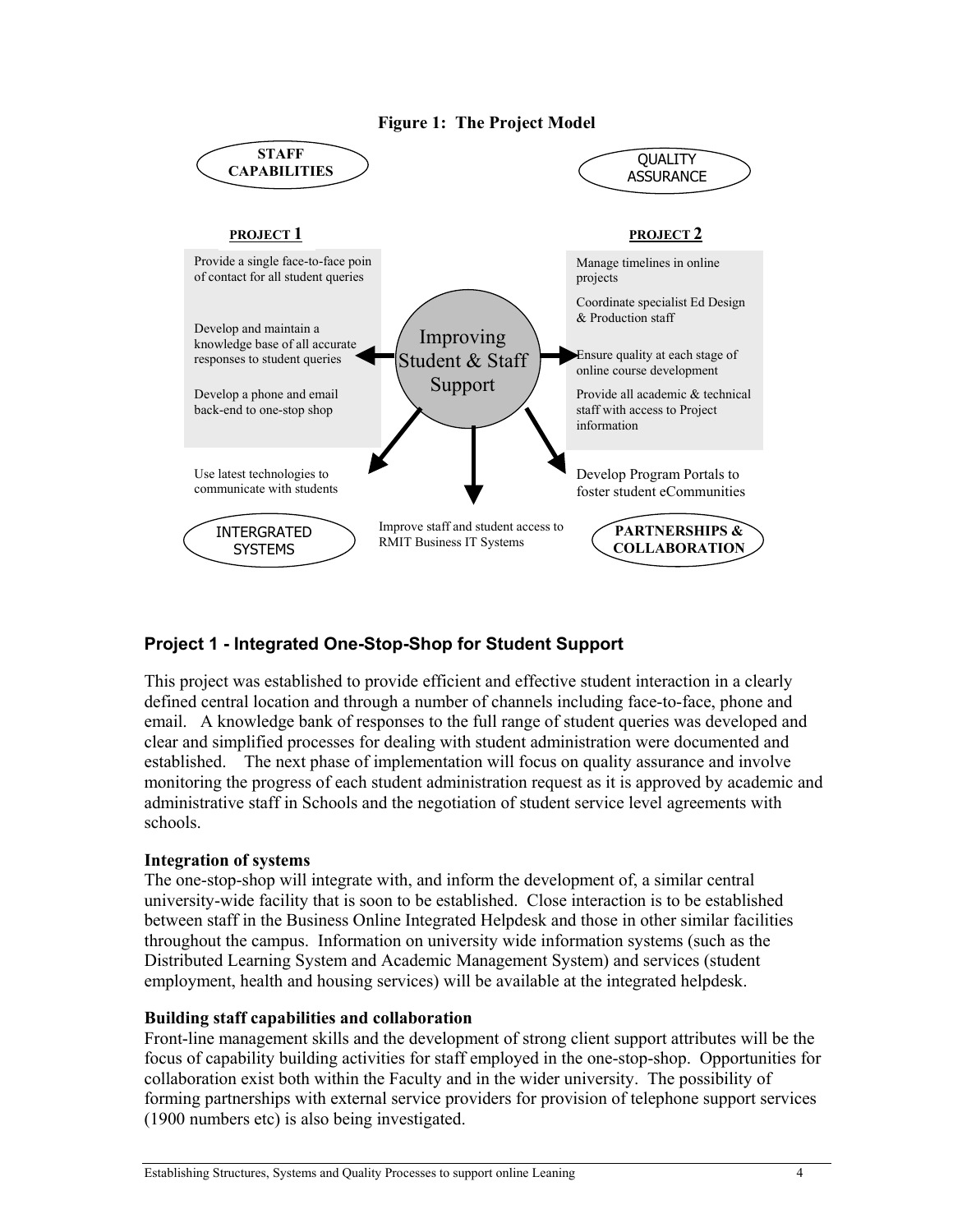#### **Embedding Quality**

Student forms lodged for processing at the Integrated Helpdesk, will be electronically logged before they are sent for approval to academic and administrative staff in Schools. Considerable work will be undertaken to establish Service Level Agreements between Schools and the Integrated Helpdesk, on behalf of students, for appropriate turnaround times for each of the student administration processes initiated at the Integrated Helpdesk. Formal telephone training for staff taking calls on the student hotline will involve call monitoring for the purpose of providing feedback to operators with the aim of improved service. Formal monitoring and version control of responses to students' 'frequently asked questions' will ensure an accurate knowledge base for staff to work from.





# **Project 2 - Project Management System Project (PMSP)**

Activities were established to provide systems and processes to manage multiple projects (i.e. course development and other projects) in a more coordinated way; to coordinate tasks performed by different teams; and to manage staffing requirements more cost-effectively - in particular the use of external contract and specialist staff employed to cater for the peaks and troughs of development cycles and project requirements. MS Project 2000 was chosen as the project management platform as it supported the management of multiple projects, devolved project leadership and met the required information management and reporting needs. Later system migrations to Web Central, a network communications option in the application, will enable web communication about project matters (e.g. timelines, task lists, progress checks, and receive updates and project reports) without the need for staff to interact with MS Project directly. Simply described, the system developed allows separate project management files to be created for each project and managed by individual project leaders, but which are linked to a central Master Project file that controls resource allocation and leveling across all projects.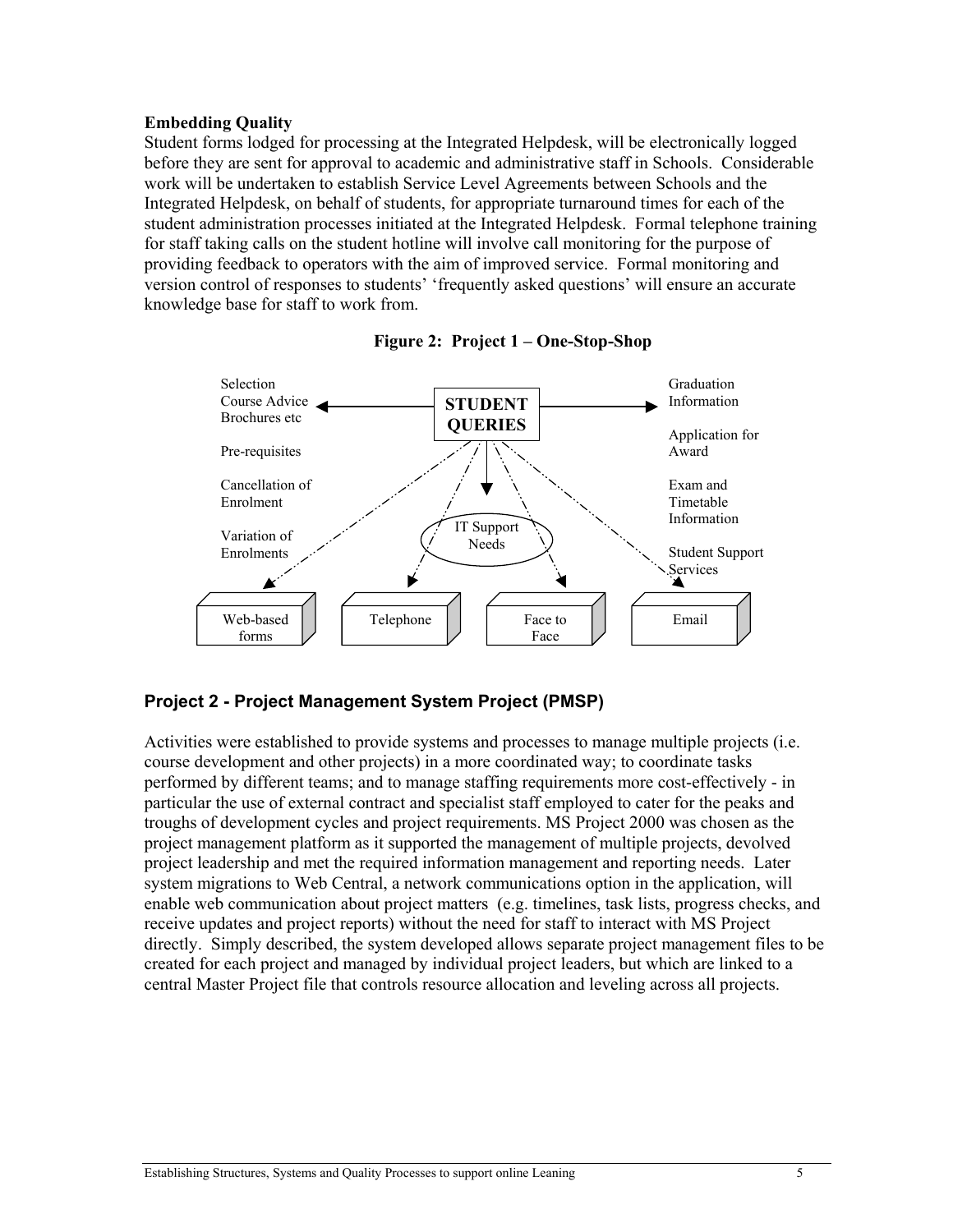

# **Figure 3: Project 2 - PMSP Project Model**

# **Integration of systems**

A major challenge for Business Online was the bringing together of previously separate work groups (Multimedia Production, Educational Design, and Copyright and IP Management) to work as a coordinated unit. Each group had its own procedures and processes, and while they were connected at the periphery, no group was fully aware of the detail of the operations and activities of any other. In addition, the Faculty was required to work with the wider university resources and processes: quality management for example is the joint responsibility of the Faculty and central quality units.

The construction of the PMSP model and system provided the opportunity to examine the tasks undertaken by the collective group in relation to online course and product development projects, the accompanying policies and procedures, and the interrelationships between them.

Working together, the groups developed a single master template (an MS Project task file), listing all tasks, sub-tasks and descriptions of related processes and forms. This template forms the basis of negotiations with project teams and their clients in the construction of individual project agreements. The template is modified or extended according to the unique needs of each project, but always incorporates task lists, procedures, tips, quality assurance milestones, tools and instruments to assist in the implementation each project.

In the PMSP model, this modified template file becomes the individual project file and is linked to the Master Project file - becoming a sub-project within the master file. At the top level, each project is managed by the overall project director (Manager, Teaching and Learning Online). Responsibility for the day-to-day running of the project remains with the individual project leader.

# **Building staff capabilities and collaboration**

Using a bottom-up development approach, staff from the three groups were involved from the inception of the project. The development of the template was an enlightening process for all of them. For the first time members of the different groups began to understand more fully how each other worked, so that the sequencing of activities, and inter-relationships between activities, became clearer. A key benefit of this change was that staff took ownership and actively looked for ways of improving procedures and processes. Development of the PMSP was the first major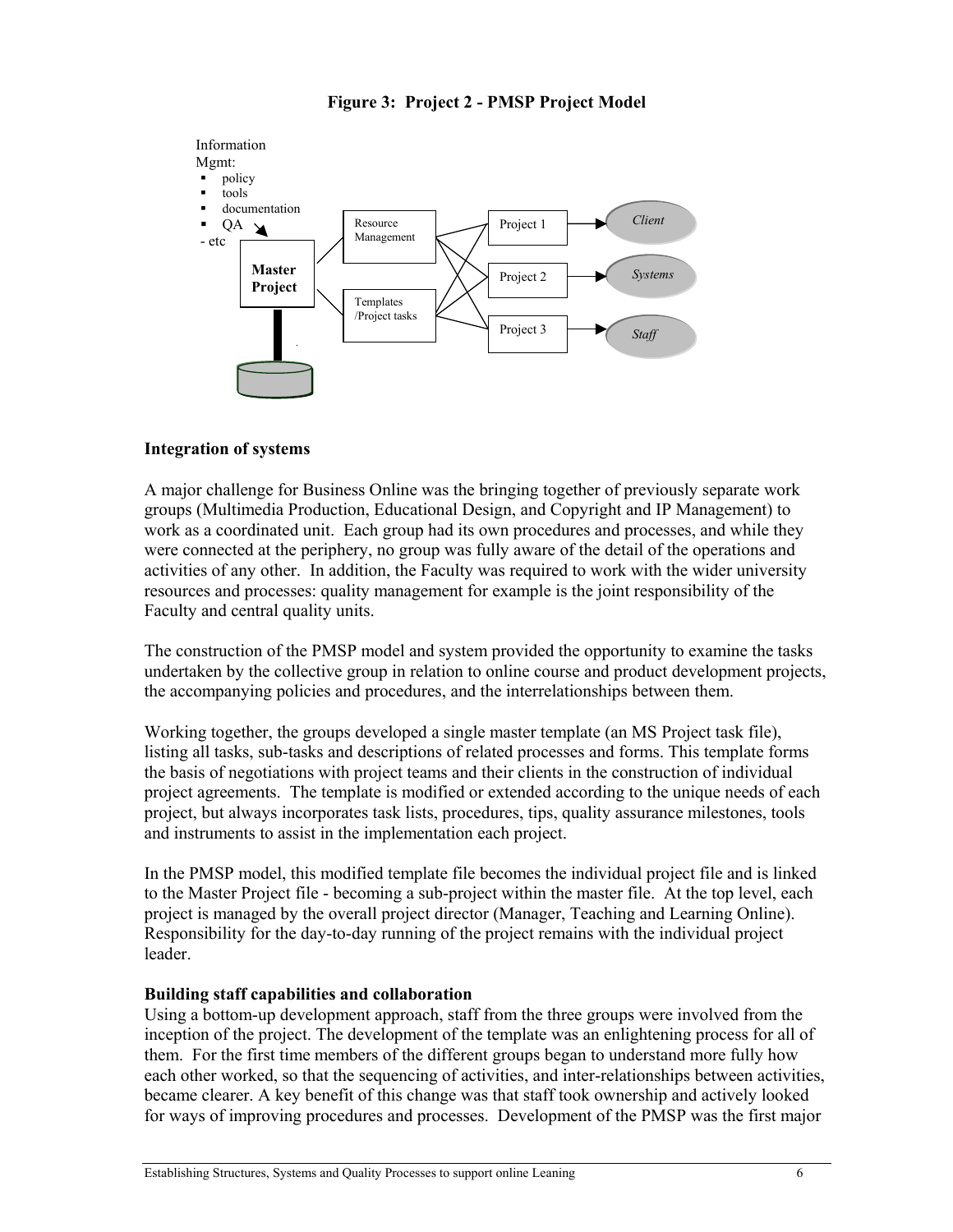activity of the new combined team and has strengthened the capabilities of staff both collectively and individually.

The group is now working with other groups in the university to share and extend the work undertaken and to refine the base system. The MS Project Central component has not yet been implemented but will be the next phase.

# **Summary**

The two major projects outlined above are examples of work undertaken to achieve the strategic aim of the Faculty of Business through RMIT Business Online. The first project is the establishment of an Integrated Helpdesk (one-stop-shop), implemented to improve the management of the Faculty's relationship with student-clients. The second project is the development of an Online Project Management system as an example of the implementation of efficient and effective business operations with a strategic focus.

 In addition to meeting Faculty strategic goals, the implementation of these projects also supports general Faculty goals such as building integrated systems, improving staff capabilities, fostering collaboration and embedding quality in Faculty systems.

#### **Opportunities for future research**

The work undertaken to date has highlighted several issues that are being considered for further research, including

- **Facilitating action research and reflective practice**
- Doing more as the budget grows tighter
- Keeping focus on strategic intent to maintain a client focus
- **Improving staff capabilities and morale**

#### **References**

Barajas M & Owen M (2000*), Implementing Virtual Learning Environments: Looking for Holistic Approach.* Pre-discussion paper based on the results of IVETTE study. [3(3)]. http://ifets.ieee.org/periodical/vol\_3\_2000/barajas.html

Chappell C (2000), *The new VET professional; culture, roles & competence*. RCVET Working Paper 00.41. UTS Research Centre for Vocational Education and Training.

Cutler T (1999), *A National Policy Framework for Structural Adjustment within the New Commonwealth of Information*. http://www.ipac.gov.au/report2/index.html

Farrell G (1999), *The Development of Virtual Education: A global perspective.* The Commonwealth of Learning. July 6 http://www.col.org/virtualed/index.htm

Farrell G (2001), *The Changing Faces of Virtual Education*. The Commonwealth of Learning. http://www.col.org/virtualed

Hackett S. (2001). *Educating for competency and reflective practice: fostering a conjoint approach in education and training*. Journal of Workplace Learning Vol 13, No 3. pg 105

The Institute for Higher Education Policy, 2000, *Quality on the Line: Benchmarks for Success in Internet-based Distance Education*, Washington, DC. http://www.ihep.com/quality.pdf

Johnston R. (1999). *The position of human resource developers in the new learning landscape: A discussion paper*. RCVET Working Paper 99.30. UTS Research Centre for Vocational Education and Training.